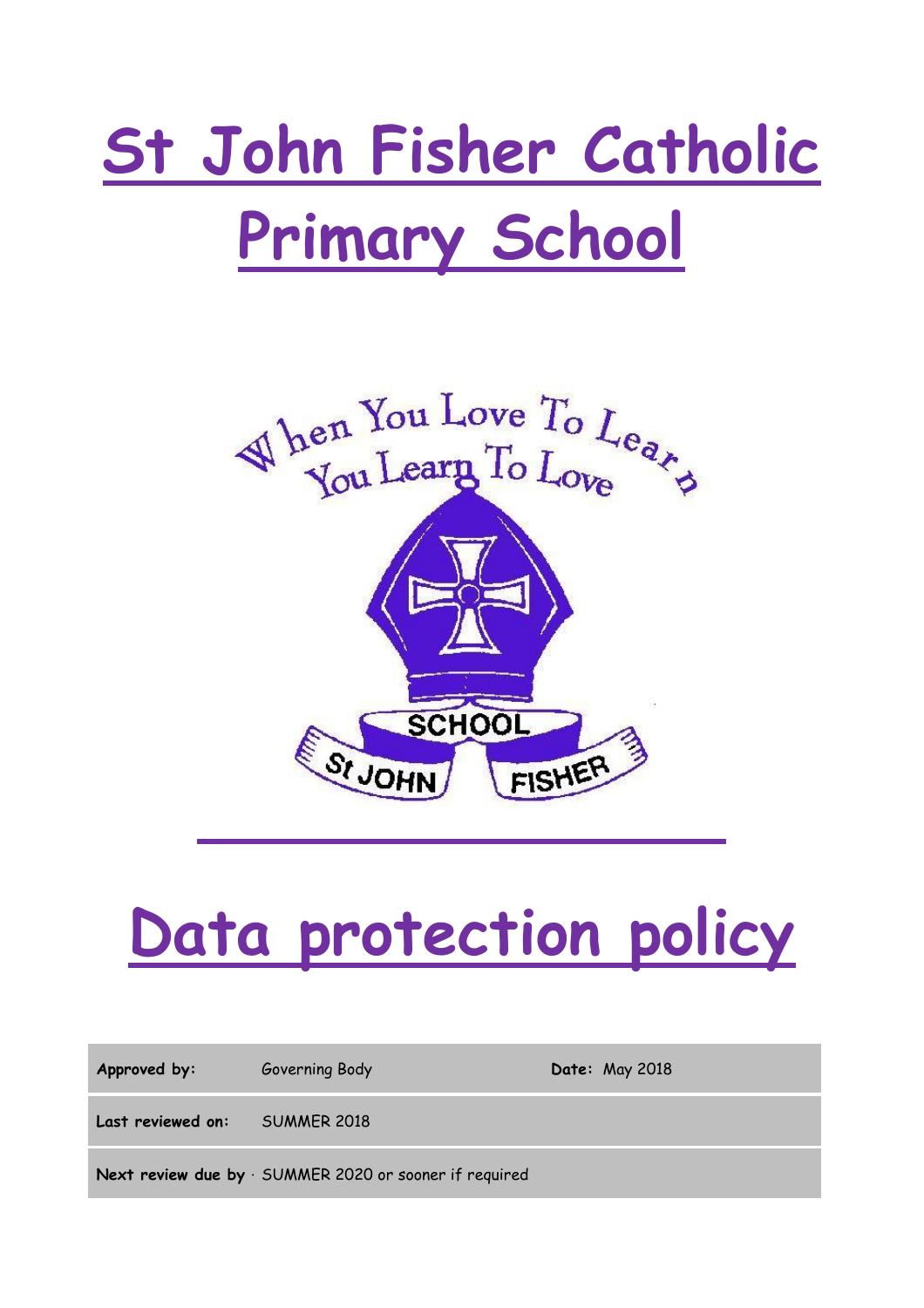## **Contents**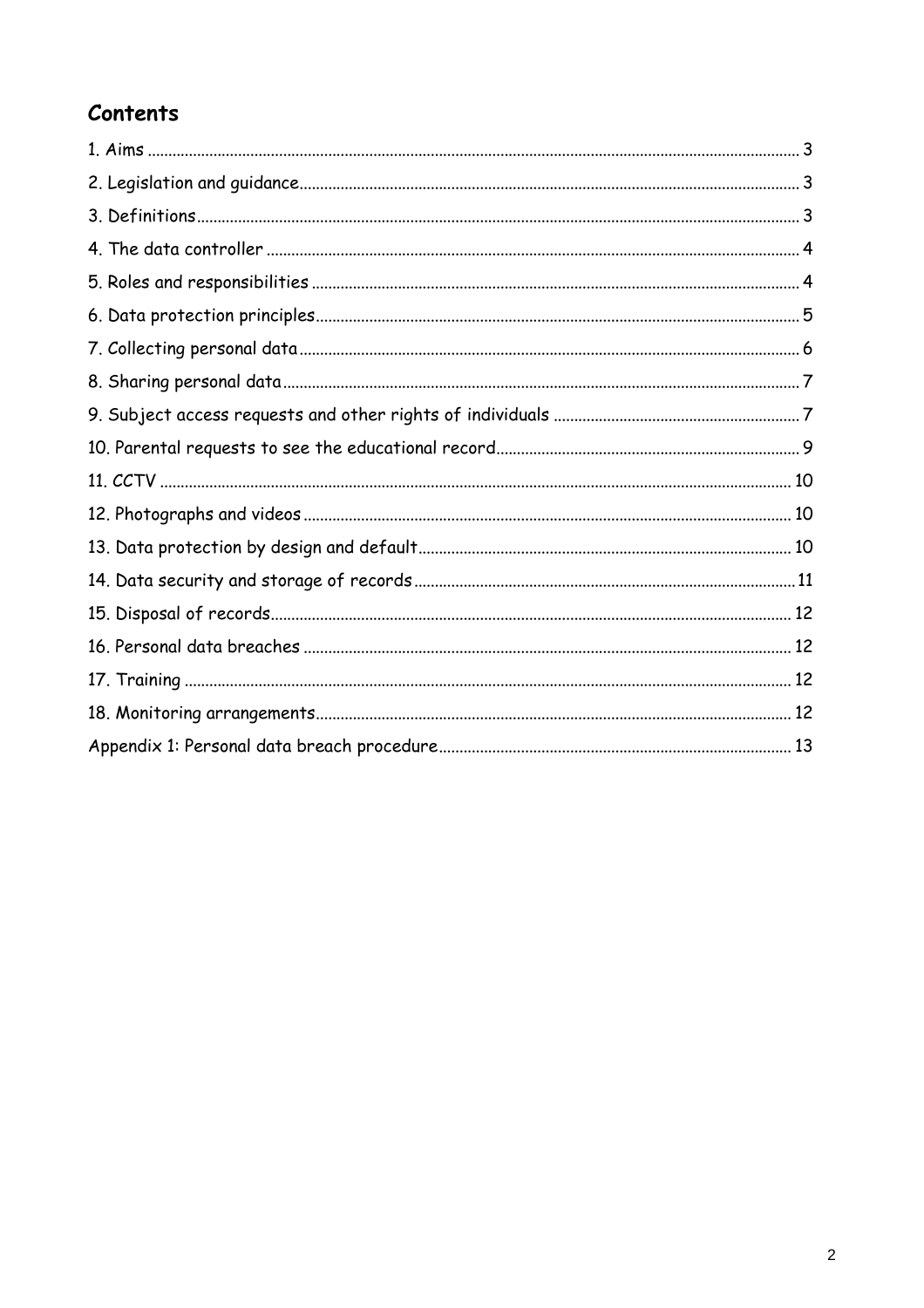## **1. Aims**

Our school aims to ensure that all personal data collected about staff, pupils, parents, governors, visitors and other individuals is collected, stored and processed in accordance with the [General Data Protection Regulation \(GDPR\)](http://data.consilium.europa.eu/doc/document/ST-5419-2016-INIT/en/pdf) and the expected provisions of the Data Protection Act 2018 (DPA 2018) as set out in the [Data Protection Bill.](https://publications.parliament.uk/pa/bills/cbill/2017-2019/0153/18153.pdf)

This policy applies to all personal data, regardless of whether it is in paper or electronic format.

## **2. Legislation and guidance**

This policy meets the requirements of the GDPR and the expected provisions of the DPA 2018. It is based on guidance published by the Information Commissioner's Office (ICO) on the [GDPR](https://ico.org.uk/for-organisations/guide-to-the-general-data-protection-regulation-gdpr/) and the ICO's [code of practice for subject access requests.](https://ico.org.uk/media/for-organisations/documents/2014223/subject-access-code-of-practice.pdf)

It also reflects the ICO's [code of practice](https://ico.org.uk/media/for-organisations/documents/1542/cctv-code-of-practice.pdf) for the use of surveillance cameras and personal information.

In addition, this policy complies with regulation 5 of the [Education \(Pupil Information\)](http://www.legislation.gov.uk/uksi/2005/1437/regulation/5/made)  [\(England\) Regulations 2005,](http://www.legislation.gov.uk/uksi/2005/1437/regulation/5/made) which gives parents the right of access to their child's educational record.

| Term                                | Definition                                                                                                                                                                                                                                                                                                                                                                          |
|-------------------------------------|-------------------------------------------------------------------------------------------------------------------------------------------------------------------------------------------------------------------------------------------------------------------------------------------------------------------------------------------------------------------------------------|
| Personal data                       | Any information relating to an identified, or identifiable,<br>individual.<br>This may include the individual's:<br>Name (including initials)<br>Identification number<br>Location data<br>Online identifier, such as a username<br>It may also include factors specific to the individual's<br>physical, physiological, genetic, mental, economic, cultural<br>or social identity. |
| Special categories of personal data | Personal data which is more sensitive and so needs more<br>protection, including information about an individual's:<br>Racial or ethnic origin<br>٠<br>Religious or philosophical beliefs<br>$\bullet$<br>Trade union membership<br>$\bullet$<br>Health - physical or mental<br>٠                                                                                                   |

## **3. Definitions**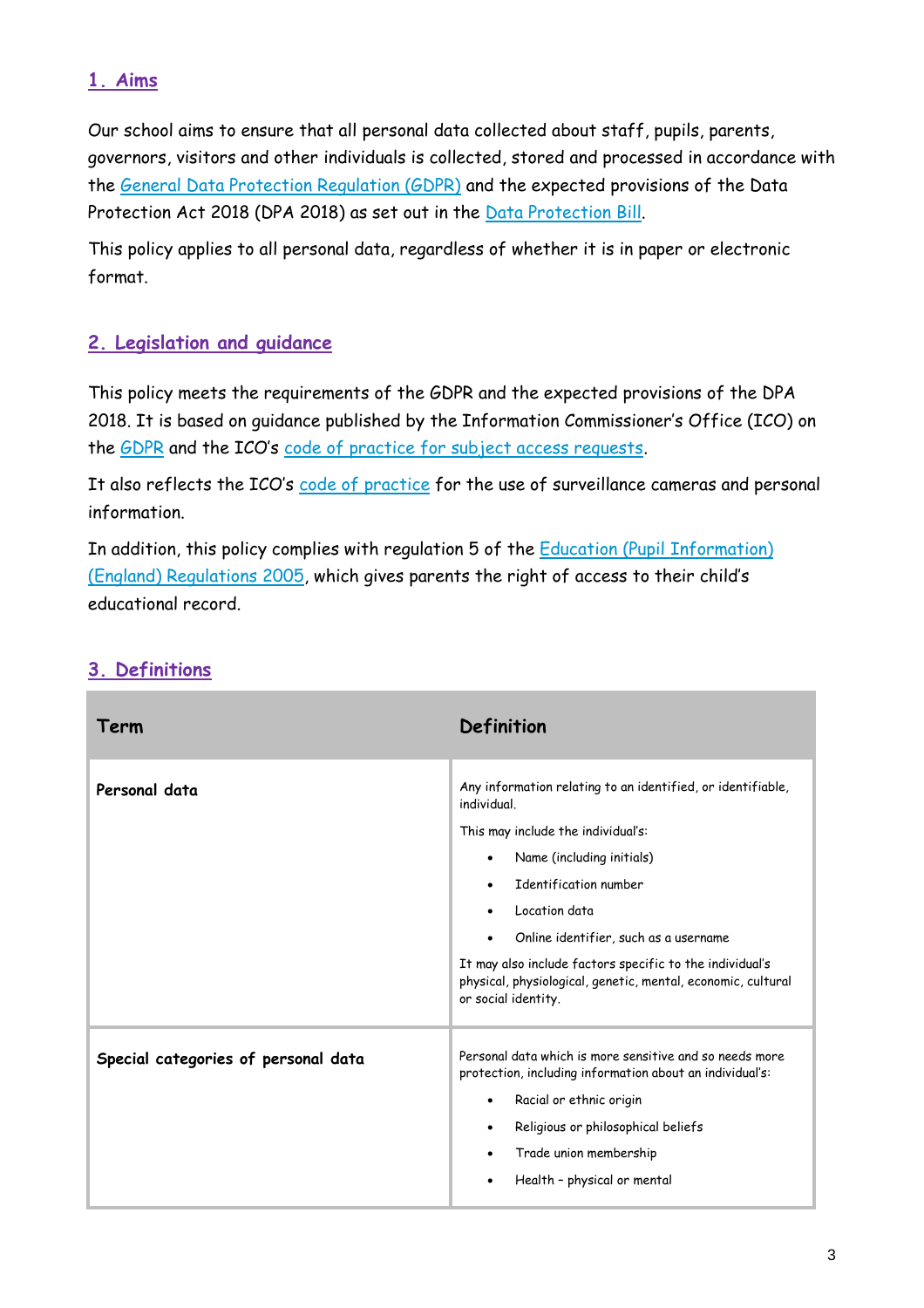| Processing           | Anything done to personal data, such as collecting,<br>recording, organising, structuring, storing, adapting,<br>altering, retrieving, using, disseminating, erasing or<br>destroying.<br>Processing can be automated or manual. |
|----------------------|----------------------------------------------------------------------------------------------------------------------------------------------------------------------------------------------------------------------------------|
| Data subject         | The identified or identifiable individual whose personal<br>data is held or processed.                                                                                                                                           |
| Data controller      | A person or organisation that determines the purposes and<br>the means of processing of personal data.                                                                                                                           |
| Data processor       | A person or other body, other than an employee of the<br>data controller, who processes personal data on behalf of<br>the data controller                                                                                        |
| Personal data breach | A breach of security leading to the accidental<br>or unlawful destruction, loss, alteration,<br>unauthorised disclosure of, or access to<br>personal data.                                                                       |

## **4. The data controller**

Our school processes personal data relating to parents, pupils, staff, governors, visitors and others, and therefore is a data controller.

The school is registered as a data controller with the ICO and will renew this registration annually or as otherwise legally required.

## **5. Roles and responsibilities**

This policy applies to **all staff** employed by our school, and to external organisations or individuals working on our behalf. Staff who do not comply with this policy may face disciplinary action.

## **5.1 Governing board**

The governing board has overall responsibility for ensuring that our school complies with all relevant data protection obligations.

## **5.2 Data protection officer**

The data protection officer (DPO) is responsible for overseeing the implementation of this policy, monitoring our compliance with data protection law, and developing related policies and guidelines where applicable.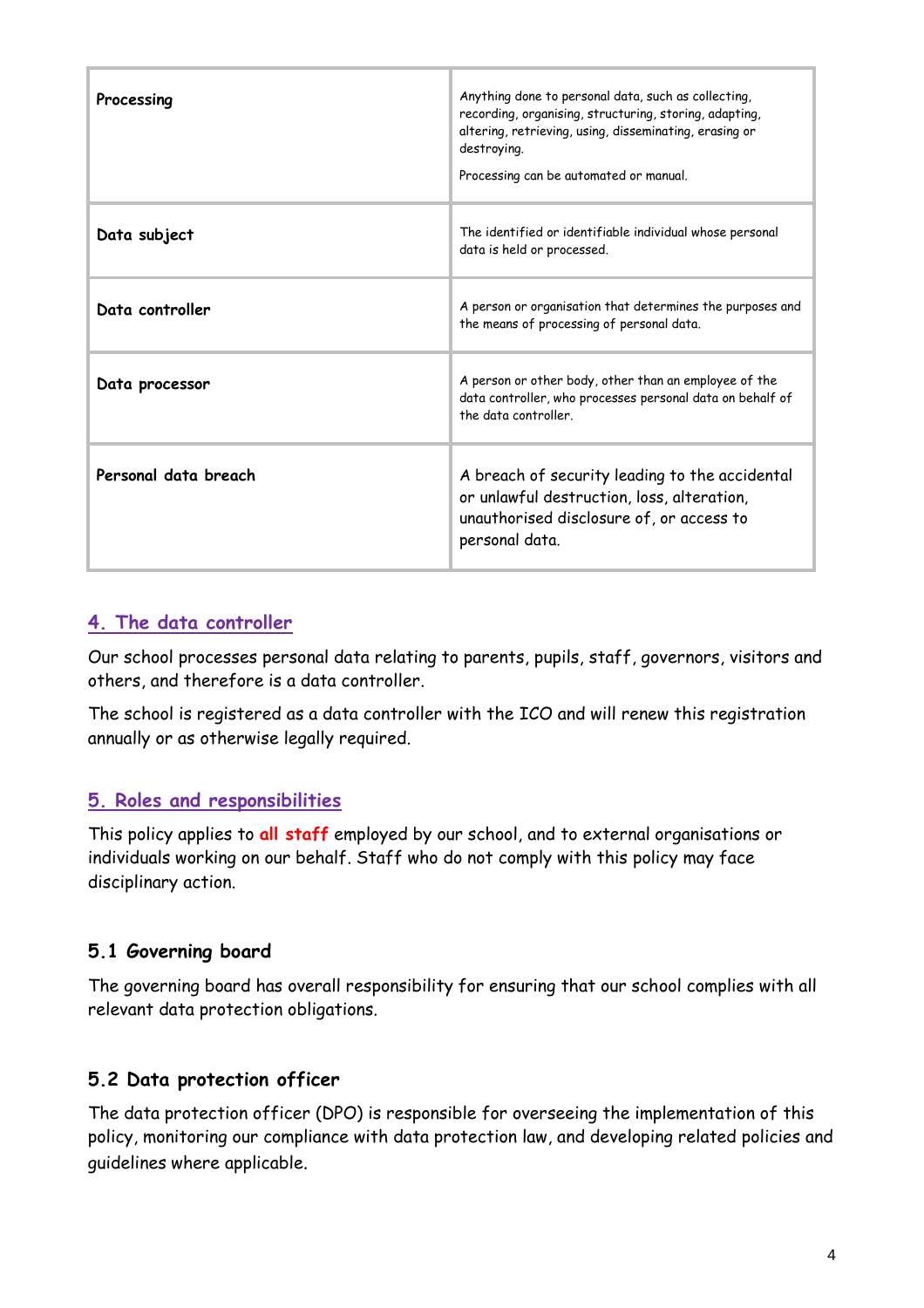They will provide an annual report of their activities directly to the governing board and, where relevant, report to the board their advice and recommendations on school data protection issues.

The DPO is also the first point of contact for individuals whose data the school processes, and for the ICO.

Full details of the DPO's responsibilities are set out in their job description.

Our DPO is Tim Wilson and is contactable via the school office [admin@sjf.bexley.sch.uk](mailto:admin@sjf.bexley.sch.uk)

## **5.3 Headteacher**

The headteacher acts as the representative of the data controller on a day-to-day basis.

## **5.4 All staff**

Staff are responsible for:

- Collecting, storing and processing any personal data in accordance with this policy
- Informing the school of any changes to their personal data, such as a change of address
- Contacting the DPO in the following circumstances:
	- o With any questions about the operation of this policy, data protection law, retaining personal data or keeping personal data secure
	- $\circ$  If they have any concerns that this policy is not being followed
	- o If they are unsure whether or not they have a lawful basis to use personal data in a particular way
	- o If they need to rely on or capture consent, draft a privacy notice, deal with data protection rights invoked by an individual, or transfer personal data outside the European Economic Area
	- $\circ$  If there has been a data breach
	- o Whenever they are engaging in a new activity that may affect the privacy rights of individuals
	- o If they need help with any contracts or sharing personal data with third parties

## **6. Data protection principles**

The Data Protection Act/GDPR is based on data protection principles that our school must comply with.

The principles say that personal data must be:

- Processed lawfully, fairly and in a transparent manner
- Collected for specified, explicit and legitimate purposes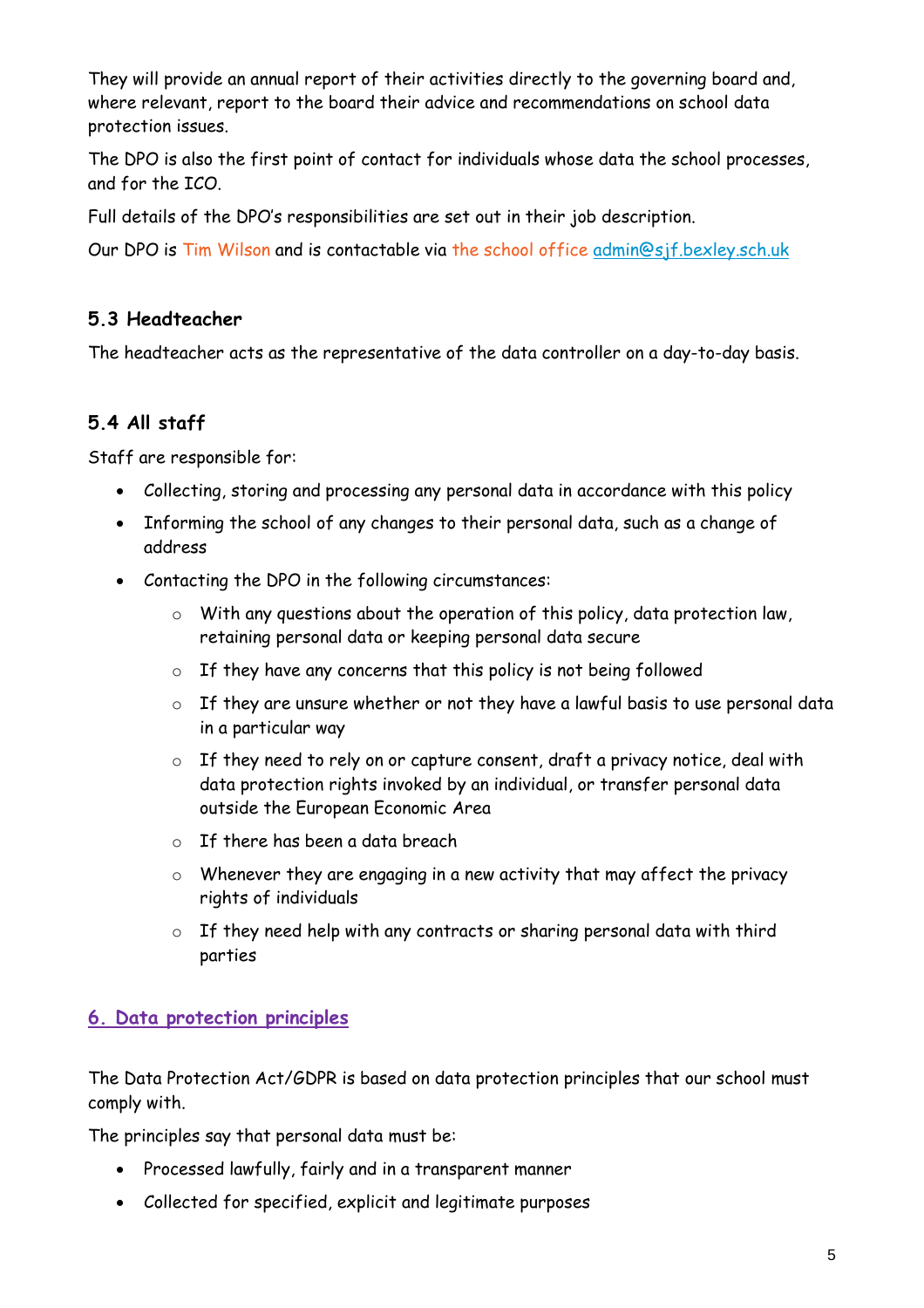- Adequate, relevant and limited to what is necessary to fulfil the purposes for which it is processed
- Accurate and, where necessary, kept up to date
- Kept for no longer than is necessary for the purposes for which it is processed
- Processed in a way that ensures it is appropriately secure

This policy sets out how the school aims to comply with these principles.

## **7. Collecting personal data**

## **7.1 Lawfulness, fairness and transparency**

We will only process personal data where we have one of 6 'lawful bases' (legal reasons) to do so under data protection law:

- The data needs to be processed so that the school can **fulfil a contract** with the individual, or the individual has asked the school to take specific steps before entering into a contract
- The data needs to be processed so that the school can **comply with a legal obligation**
- The data needs to be processed to ensure the **vital interests** of the individual e.g. to protect someone's life
- The data needs to be processed so that the school, as a public authority, can perform a task **in the public interest,** and carry out its official functions
- The data needs to be processed for the **legitimate interests** of the school or a third party (provided the individual's rights and freedoms are not overridden)
- The individual (or their parent/carer when appropriate in the case of a pupil) has freely given clear **consent**

For special categories of personal data, we will also meet one of the special category conditions for processing which are set out in the GDPR and Data Protection Act 2018.

If we offer online services to pupils, such as classroom apps, and we intend to rely on consent as a basis for processing, we will get parental consent (except for online counselling and preventive services).

## **7.2 Limitation, minimisation and accuracy**

We will only collect personal data for specified, explicit and legitimate reasons. We will explain these reasons to the individuals when we first collect their data.

If we want to use personal data for reasons other than those given when we first obtained it, we will inform the individuals concerned before we do so, and seek consent where necessary.

Staff must only process personal data where it is necessary in order to do their jobs.

When staff no longer need the personal data they hold, they must ensure it is deleted or anonymised. This will be done in accordance with the school's Data Protection Policy.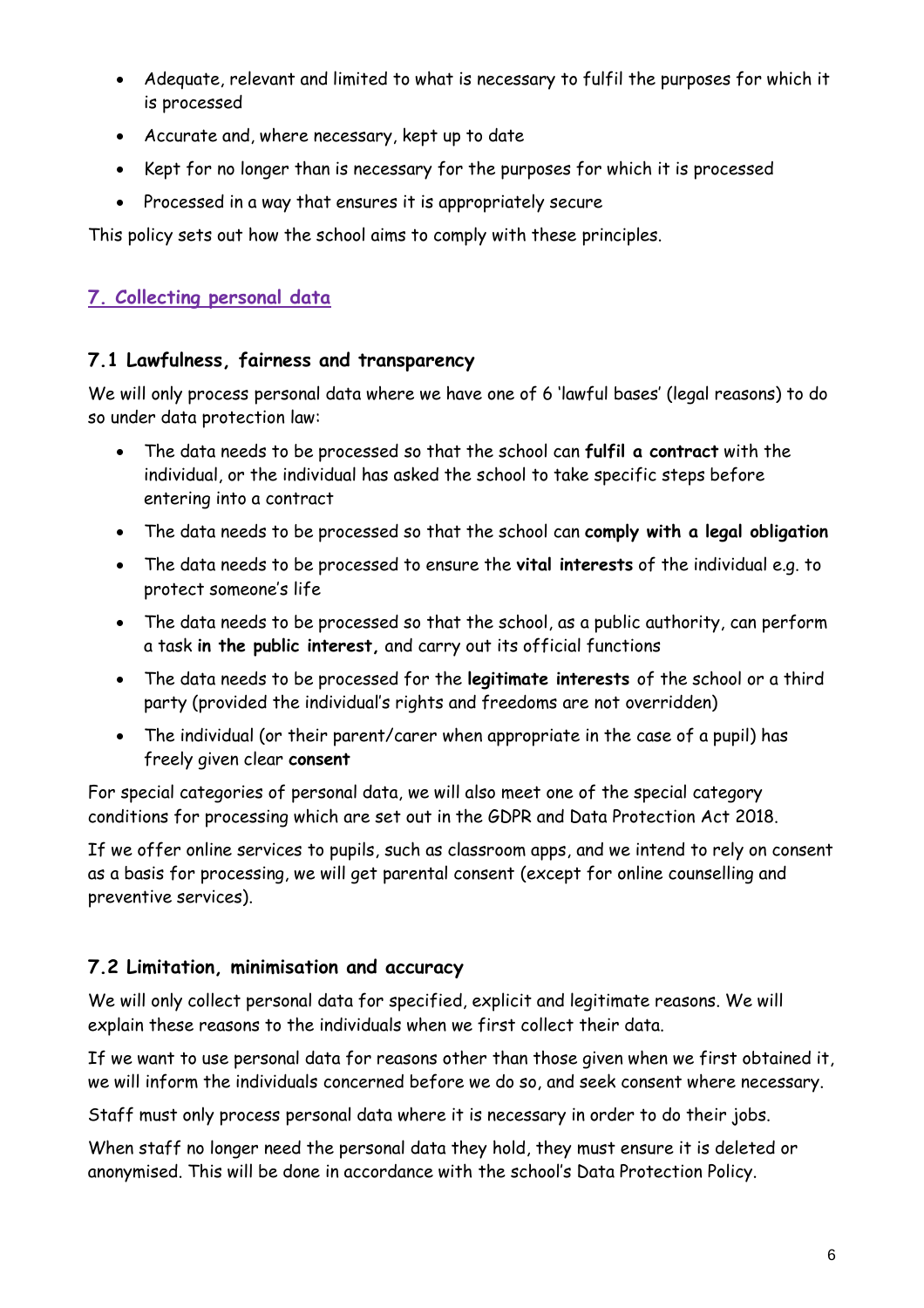## **8. Sharing personal data**

We will not normally share personal data with anyone else, but may do so where:

- There is an issue with a pupil or parent/carer that puts the safety of our staff at risk
- We need to liaise with other agencies we will seek consent as necessary before doing this
- Our suppliers or contractors need data to enable us to provide services to our staff and pupils – for example, IT companies. When doing this, we will:
	- o Only appoint suppliers or contractors which can provide sufficient guarantees that they comply with data protection law
	- o Establish a data sharing agreement with the supplier or contractor, either in the contract or as a standalone agreement, to ensure the fair and lawful processing of any personal data we share
	- o Only share data that the supplier or contractor needs to carry out their service, and information necessary to keep them safe while working with us

We will also share personal data with law enforcement and government bodies where we are legally required to do so, including for:

- The prevention or detection of crime and/or fraud
- The apprehension or prosecution of offenders
- The assessment or collection of tax owed to HMRC
- In connection with legal proceedings
- Where the disclosure is required to satisfy our safeguarding obligations
- Research and statistical purposes, as long as personal data is sufficiently anonymised or consent has been provided

We may also share personal data with emergency services and local authorities to help them to respond to an emergency situation that affects any of our pupils or staff.

Where we transfer personal data to a country or territory outside the European Economic Area, we will do so in accordance with data protection law.

## **9. Subject access requests and other rights of individuals**

#### **9.1 Subject access requests**

Individuals have a right to make a 'subject access request' to gain access to personal information that the school holds about them. This includes:

- Confirmation that their personal data is being processed
- Access to a copy of the data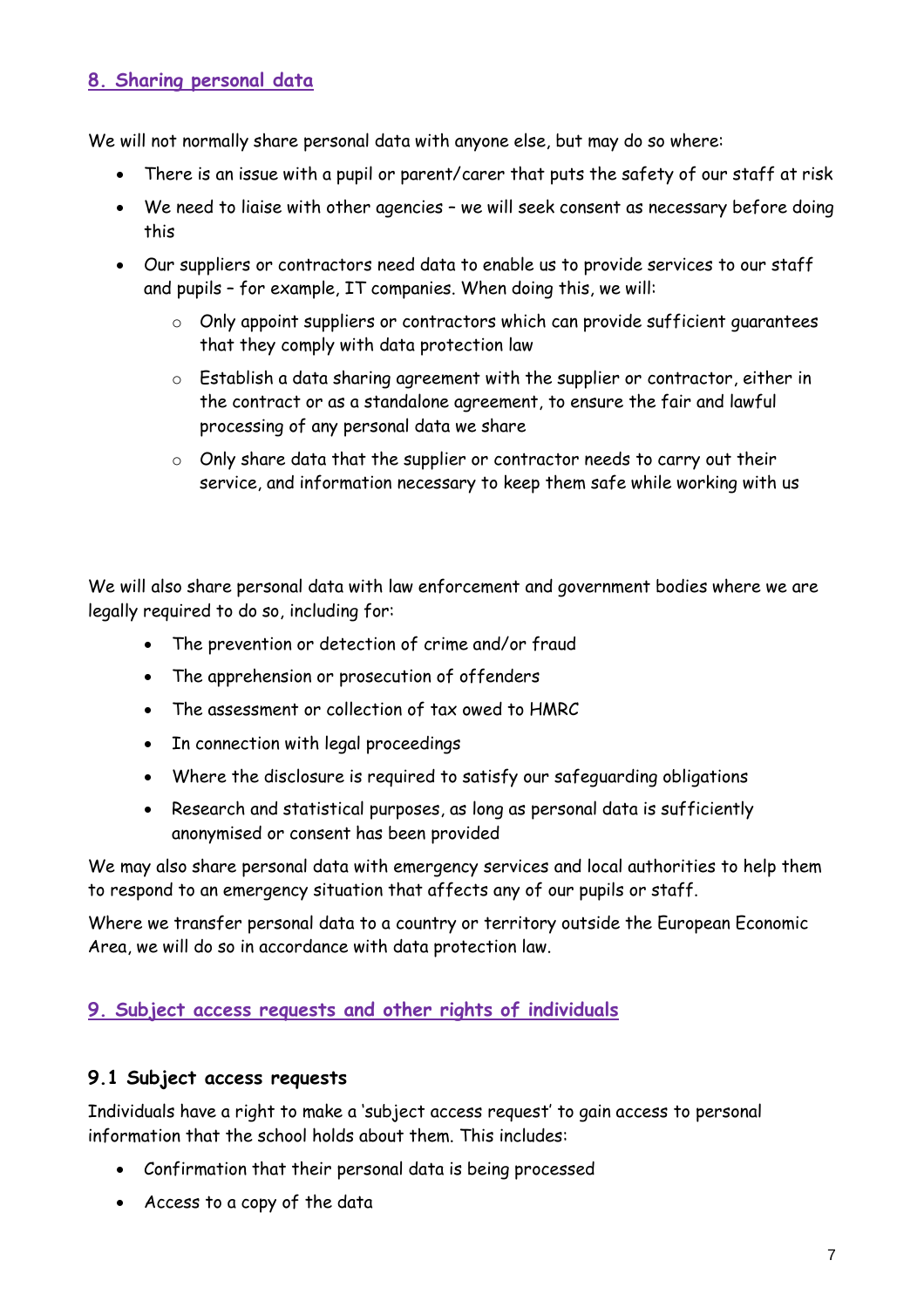- The purposes of the data processing
- The categories of personal data concerned
- Who the data has been, or will be, shared with
- How long the data will be stored for, or if this isn't possible, the criteria used to determine this period
- The source of the data, if not the individual
- Whether any automated decision-making is being applied to their data, and what the significance and consequences of this might be for the individual

Subject access requests must be submitted in writing, either by letter, email or fax to the DPO. They should include:

- Name of individual
- Correspondence address
- Contact number and email address
- Details of the information requested

If staff receive a subject access request they must immediately forward it to the DPO.

#### **9.2 Children and subject access requests**

Personal data about a child belongs to that child, and not the child's parents or carers. For a parent or carer to make a subject access request with respect to their child, the child must either be unable to understand their rights and the implications of a subject access request, or have given their consent.

Children below the age of 13 are generally not regarded to be mature enough to understand their rights and the implications of a subject access request. Therefore, most subject access requests from parents or carers of pupils at our school may be granted without the express permission of the pupil. This is not a rule and a pupil's ability to understand their rights will always be judged on a case-by-case basis.

#### **9.3 Responding to subject access requests**

When responding to requests, we:

- Will ask the individual to provide 2 forms of identification
- Will contact the individual via phone to confirm the request was made
- Will respond without delay and within 1 month of receipt of the request
- Will provide the information free of charge
- Will tell the individual we will comply within 3 months of receipt of the request, where a request is complex or numerous. We will inform the individual of this within 1 month, and explain why the extension is necessary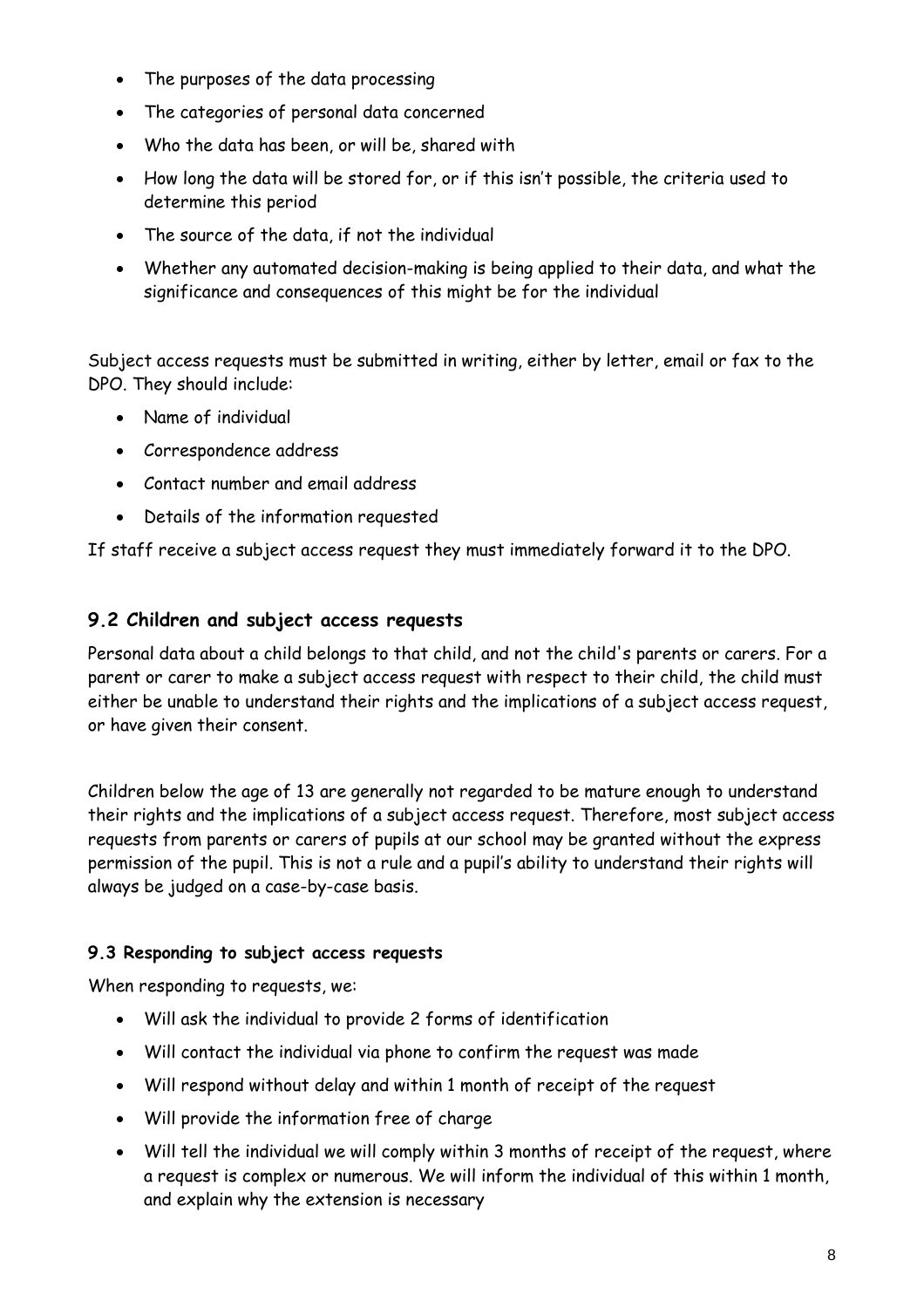We will not disclose information if it:

- Might cause serious harm to the physical or mental health of the pupil or another individual
- Would reveal that the child is at risk of abuse, where the disclosure of that information would not be in the child's best interests
- Is contained in adoption or parental order records
- Is given to a court in proceedings concerning the child

If the request is unfounded or excessive, we may refuse to act on it, or charge a reasonable fee which takes into account administrative costs.

A request will be deemed to be unfounded or excessive if it is repetitive, or asks for further copies of the same information.

When we refuse a request, we will tell the individual why, and tell them they have the right to complain to the ICO.

## **9.4 Other data protection rights of the individual**

In addition to the right to make a subject access request (see above), and to receive information when we are collecting their data about how we use and process it (see section 7), individuals also have the right to:

- Withdraw their consent to processing at any time
- Ask us to rectify, erase or restrict processing of their personal data, or object to the processing of it (in certain circumstances)
- Challenge processing which has been justified on the basis of public interest
- Request a copy of agreements under which their personal data is transferred outside of the European Economic Area
- Object to decisions based solely on automated decision making or profiling (decisions taken with no human involvement, that might negatively affect them)
- Prevent processing that is likely to cause damage or distress
- Be notified of a data breach in certain circumstances
- Make a complaint to the ICO
- Ask for their personal data to be transferred to a third party in a structured, commonly used and machine-readable format (in certain circumstances)

Individuals should submit any request to exercise these rights to the DPO. If staff receive such a request, they must immediately forward it to the DPO.

## **10. Parental requests to see the educational record**

Parents, or those with parental responsibility, have a legal right to free access to their child's educational record (which includes most information about a pupil) within 15 school days of receipt of a written request.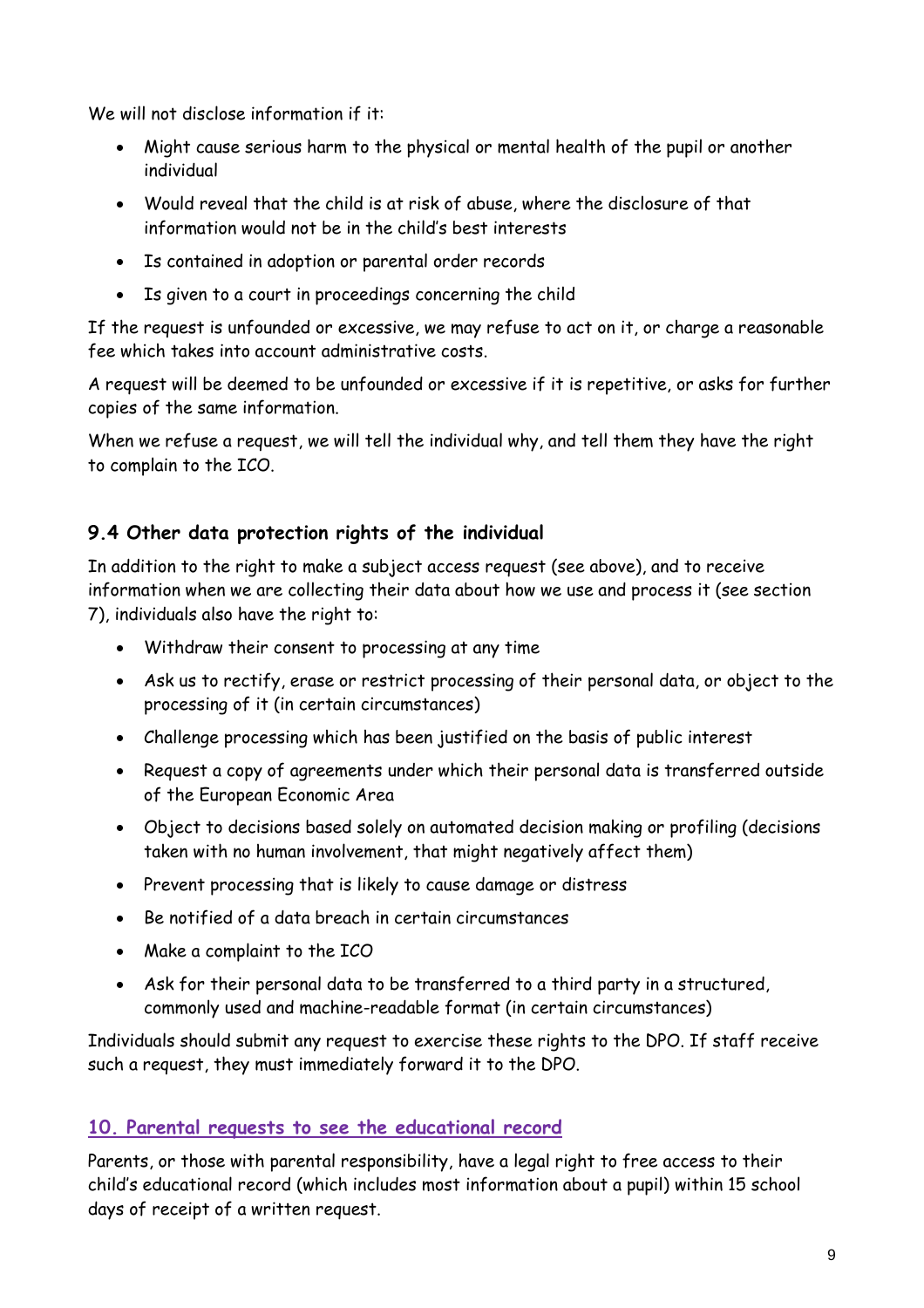## **11. CCTV**

We use CCTV in various locations around the school site to ensure it remains safe. We will adhere to the ICO's [code of practice](https://ico.org.uk/media/for-organisations/documents/1542/cctv-code-of-practice.pdf) for the use of CCTV.

We do not need to ask individuals' permission to use CCTV, but we make it clear where individuals are being recorded. Security cameras are clearly visible and accompanied by prominent signs explaining that CCTV is in use.

Any enquiries about the CCTV system should be directed to the school office.

#### **12. Photographs and videos**

As part of our school activities, we may take photographs and record images of individuals within our school

We will obtain written consent from parents/carers for photographs and videos to be taken of their child for communication, marketing and promotional materials. We will clearly explain how the photograph and/or video will be used to both the parent/carer and pupil.

Uses may include:

- Within school on notice boards and in school magazines, brochures, newsletters, etc.
- Outside of school by external agencies such as the school photographer, newspapers, campaigns
- Online on our school website or social media pages

Consent can be refused or withdrawn at any time. If consent is withdrawn, we will delete the photograph or video and not distribute it further.

When using photographs and videos in this way we will not accompany them with any other personal information about the child, to ensure they cannot be identified.

See our Safeguarding and Child protection Policy for more information on our use of photographs and videos.

## **13. Data protection by design and default**

We will put measures in place to show that we have integrated data protection into our data processing activities, including:

- Appointing a suitably qualified DPO, and ensuring they have the necessary resources to fulfil their duties and maintain their expert knowledge
- Only processing personal data that is necessary for each specific purpose of processing, and always in line with the data protection principles set out in relevant data protection law (see section 6)
- Completing privacy impact assessments where the school's processing of personal data presents a high risk to rights and freedoms of individuals, and when introducing new technologies (the DPO will advise on this process)
- Integrating data protection into internal documents including this policy, any related policies and privacy notices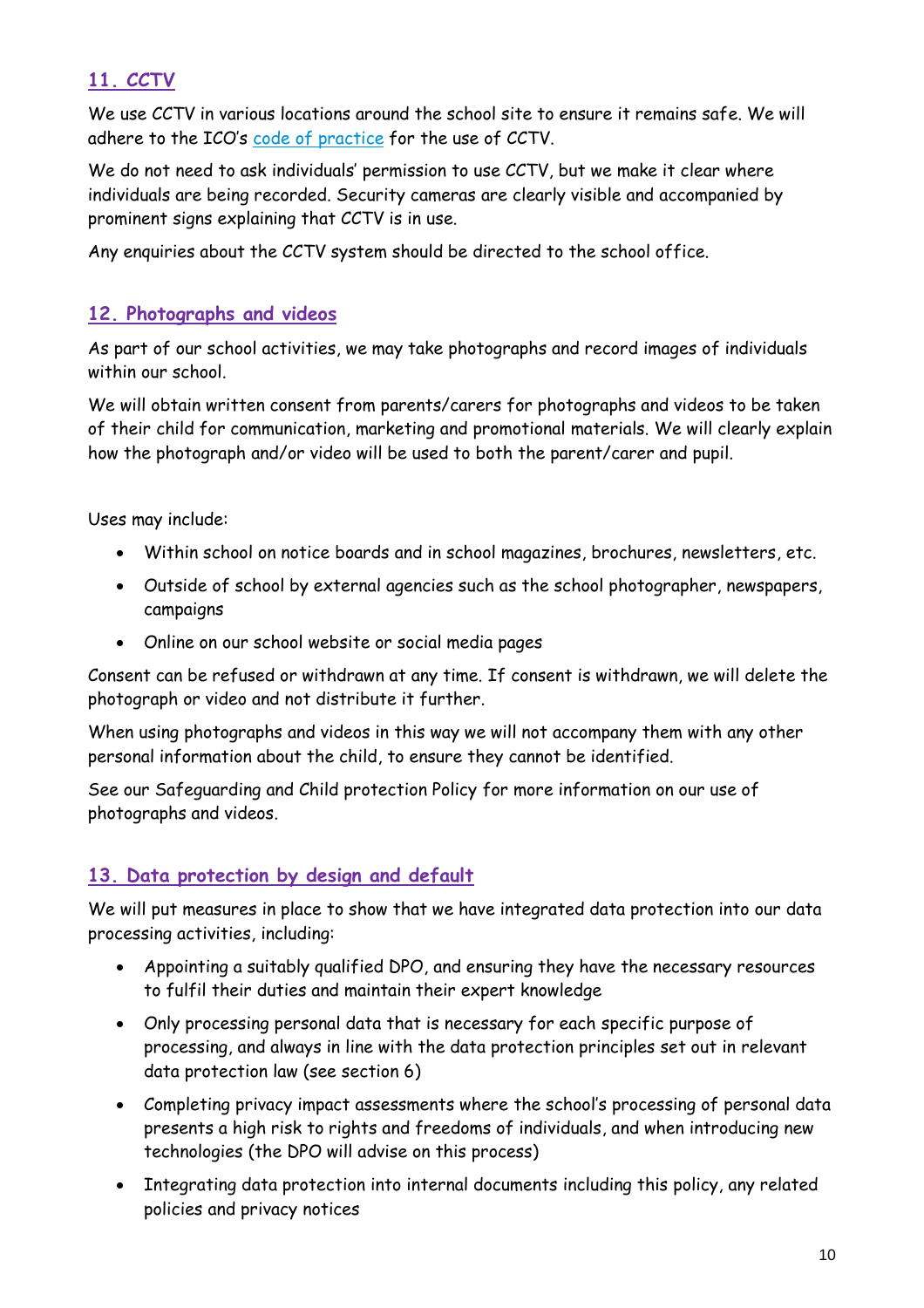- Regularly training members of staff on data protection law, this policy, any related policies and any other data protection matters; we will also keep a record of attendance
- Regularly conducting reviews and audits to test our privacy measures and make sure we are compliant
- Maintaining records of our processing activities, including:
	- o For the benefit of data subjects, making available the name and contact details of our school and DPO and all information we are required to share about how we use and process their personal data (via our privacy notices)
	- o For all personal data that we hold, maintaining an internal record of the type of data, data subject, how and why we are using the data, any third-party recipients, how and why we are storing the data, retention periods and how we are keeping the data secure

## **14. Data security and storage of records**

We will protect personal data and keep it safe from unauthorised or unlawful access, alteration, processing or disclosure, and against accidental or unlawful loss, destruction or damage.

In particular:

- Paper-based records and portable electronic devices, such as laptops and hard drives that contain personal data are kept under lock and key when not in use
- Papers containing confidential personal data must not be left on office and classroom desks, on staffroom tables, pinned to notice/display boards, or left anywhere else where there is general access
- Where personal information needs to be taken off site, staff must sign it in and out from the school office
- Passwords that are at least 8 characters long containing letters and numbers are used to access school computers, laptops and other electronic devices. Staff and pupils are reminded to change their passwords at regular intervals
- Encryption software is used to protect all portable devices and removable media, such as laptops and USB devices
- Staff, pupils or governors who store personal information on their personal devices are expected to follow the same security procedures as for school-owned equipment (see our Data Protection Notice/Policy)
- Where we need to share personal data with a third party, we carry out due diligence and take reasonable steps to ensure it is stored securely and adequately protected (see section 8)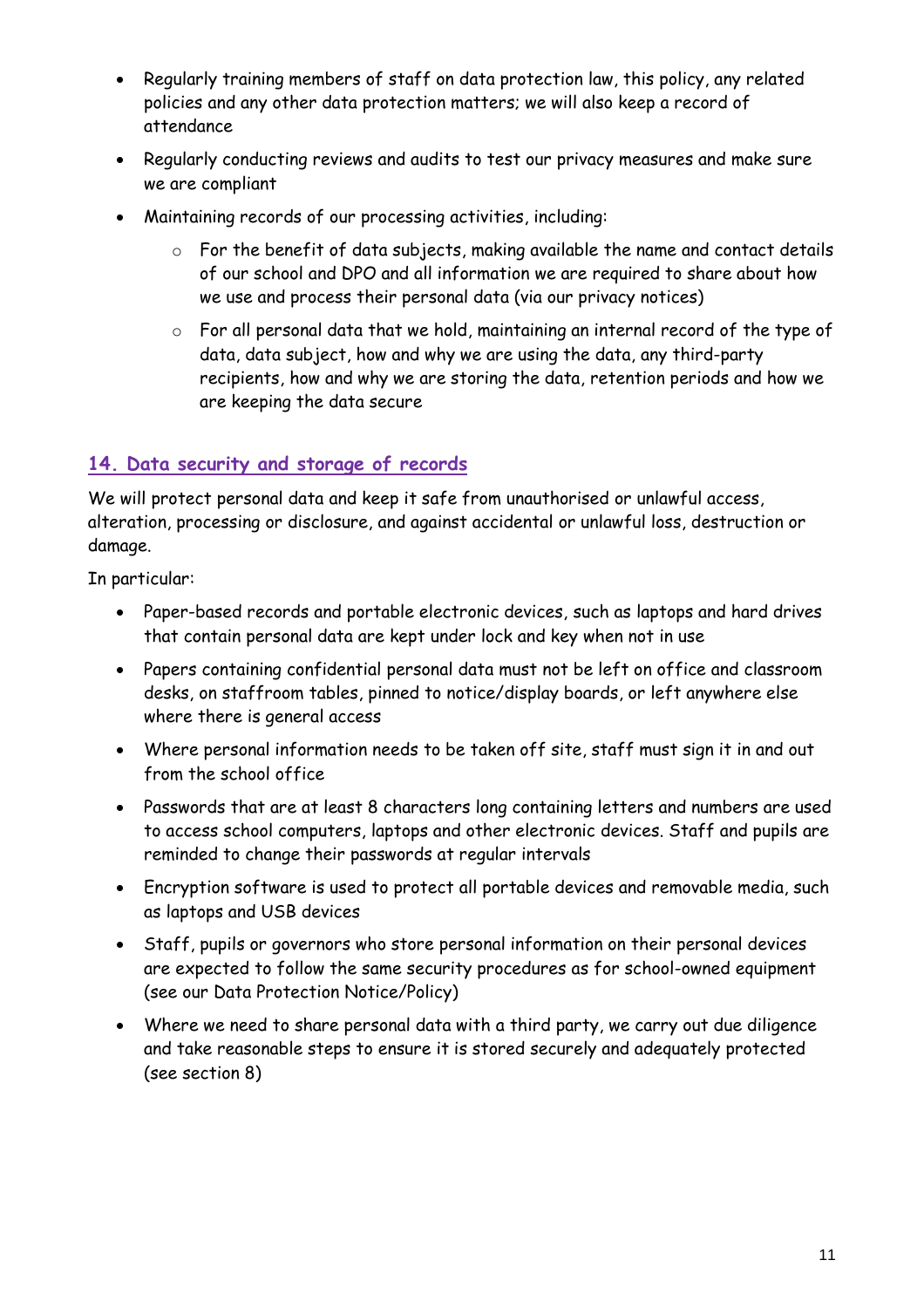## **15. Disposal of records**

Personal data that is no longer needed will be disposed of securely. Personal data that has become inaccurate or out of date will also be disposed of securely, where we cannot or do not need to rectify or update it.

For example, we will shred or incinerate paper-based records, and overwrite or delete electronic files. We may also use a third party to safely dispose of records on the school's behalf. If we do so, we will require the third party to provide sufficient guarantees that it complies with data protection law.

## **16. Personal data breaches**

The school will make all reasonable endeavours to ensure that there are no personal data breaches.

In the unlikely event of a suspected data breach, we will follow the procedure set out in appendix 1.

When appropriate, we will report the data breach to the ICO within 72 hours. Such breaches in a school context may include, but are not limited to:

- A non-anonymised dataset being published on the school website which shows the exam results of pupils eligible for the pupil premium
- Safeguarding information being made available to an unauthorised person
- The theft of a school laptop containing non-encrypted personal data about pupils

## **17. Training**

All staff and governors are provided with data protection training as part of their induction process.

Data protection will also form part of continuing professional development, where changes to legislation, guidance or the school's processes make it necessary.

## **18. Monitoring arrangements**

The DPO is responsible for monitoring and reviewing this policy.

This policy will be reviewed and updated if necessary when the Data Protection Bill receives royal assent and becomes law (as the Data Protection Act 2018) – if any changes are made to the bill that affect our school's practice. Otherwise, or from then on, this policy will be reviewed **every 2 years** and shared with the full governing board.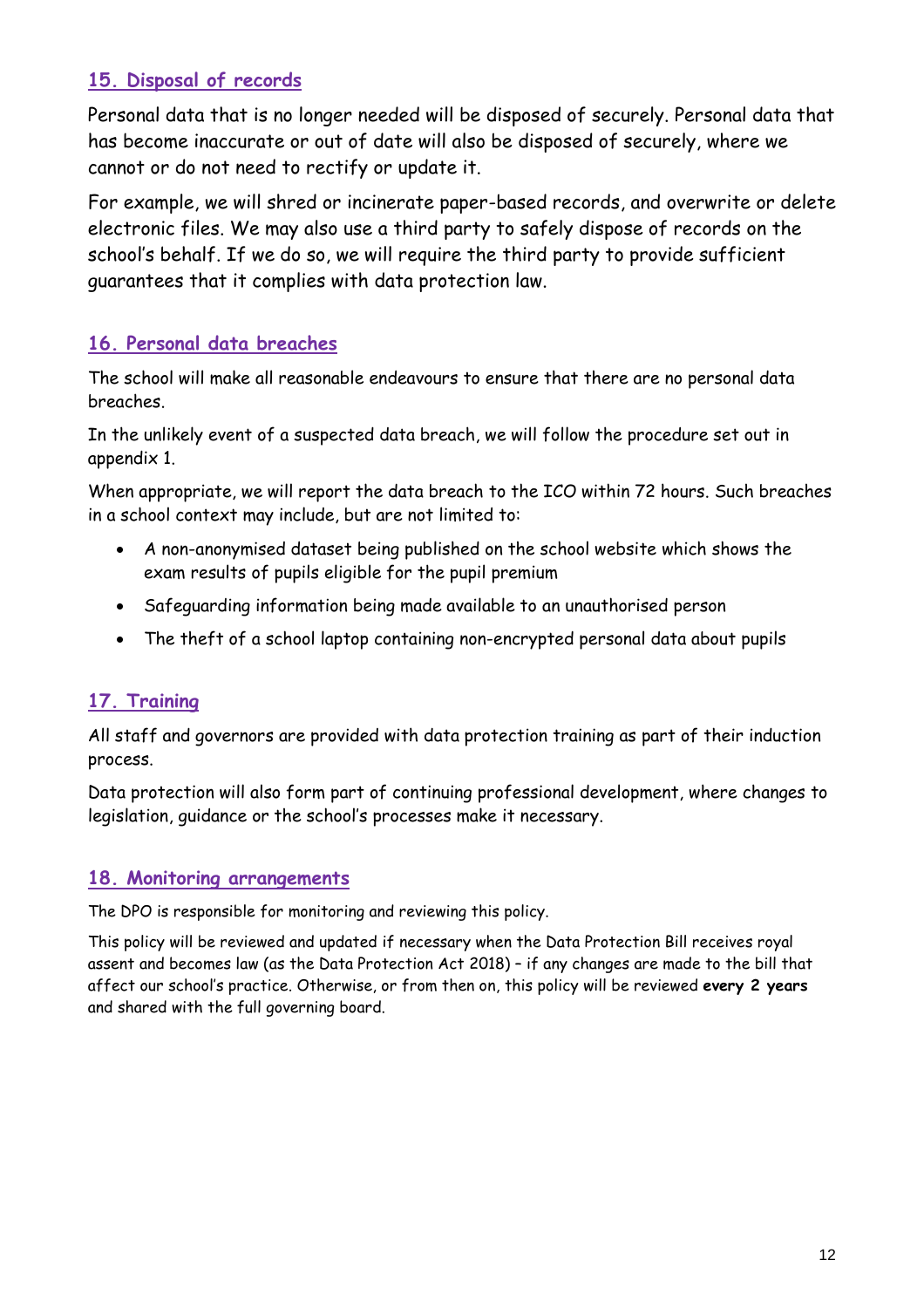## **Appendix 1: Personal data breach procedure**

This procedure is based on [guidance on personal data breaches](https://ico.org.uk/for-organisations/guide-to-the-general-data-protection-regulation-gdpr/personal-data-breaches/) produced by the ICO.

- On finding or causing a breach, or potential breach, the staff member or data processor must immediately notify the DPO
- The DPO will investigate the report, and determine whether a breach has occurred. To decide, the DPO will consider whether personal data has been accidentally or unlawfully:
	- o Lost
	- o Stolen
	- o Destroyed
	- o Altered
	- o Disclosed or made available where it should not have been
	- o Made available to unauthorised people
- The DPO will alert the headteacher and the chair of governors
- The DPO will make all reasonable efforts to contain and minimise the impact of the breach, assisted by relevant staff members or data processors where necessary. (Actions relevant to specific data types are set out at the end of this procedure)
- The DPO will assess the potential consequences, based on how serious they are, and how likely they are to happen
- The DPO will work out whether the breach must be reported to the ICO. This must be judged on a case-by-case basis. To decide, the DPO will consider whether the breach is likely to negatively affect people's rights and freedoms, and cause them any physical, material or non-material damage (e.g. emotional distress), including through:
	- o Loss of control over their data
	- o Discrimination
	- o Identify theft or fraud
	- o Financial loss
	- o Unauthorised reversal of pseudonymisation (for example, key-coding)
	- o Damage to reputation
	- o Loss of confidentiality
	- $\circ$  Any other significant economic or social disadvantage to the individual(s) concerned

If it's likely that there will be a risk to people's rights and freedoms, the DPO must notify the ICO.

- The DPO will document the decision (either way), in case it is challenged at a later date by the ICO or an individual affected by the breach. Documented decisions are stored [TBA]
- Where the ICO must be notified, the DPO will do this via the 'rep[ort a breach' page of](https://ico.org.uk/for-organisations/report-a-breach/)  [the ICO website](https://ico.org.uk/for-organisations/report-a-breach/) within 72 hours. As required, the DPO will set out: